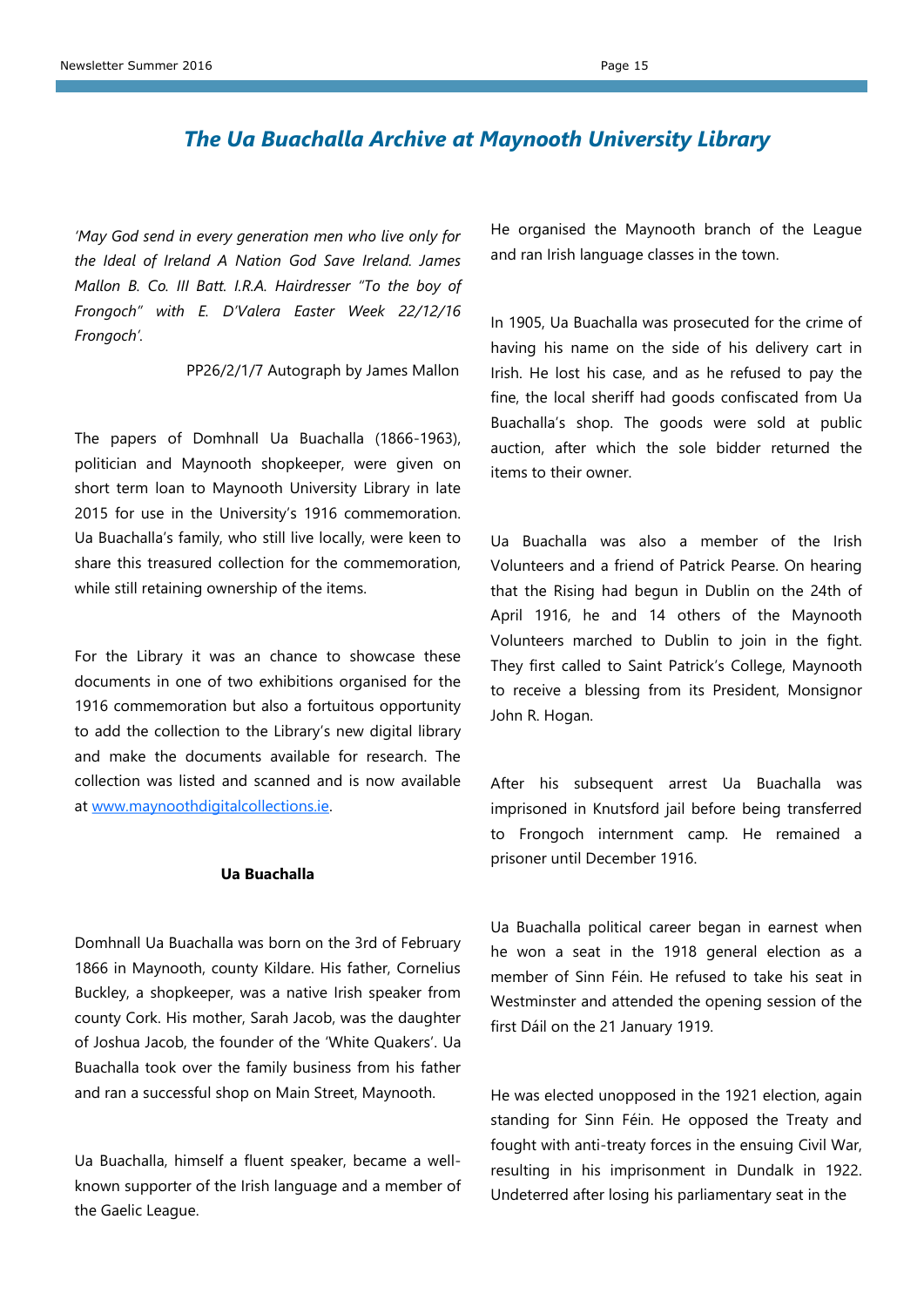election of 1922 but successfully fought the 1927 election, standing as Fianna Fáil candidate in Kildare. He held this position until his defeat five years later.

In 1932, Ua Buachalla was appointed chairman of a commission to investigate conditions in the Gaeltacht. However, by November of the year he was asked by De Valera to take up the office of Governor General. This appointment was part of De Valera's efforts to dismantle parts of the Treaty and remove all reference to the King in the Irish Constitution. Rather than living in the vice regal lodge and hosting functions, Ua Buachalla as Governor General lived modestly and was rarely seen in public. His most notable acts while in office were the signing of the Constitutional Removal of Oath Act of 1933 and the Constitutional Amendment no. 27 bill of 1936, which abolished the office of Governor General.

He married Sinéad Walsh in 1897 and they had seven children. He died on the 30th of October 1963 and was given a State Funeral with full military honours.

## **The Archive**

This collection consists of a series of documents relating to Ua Buachalla interests and political career from 1900 to 1968.

The earliest material includes receipts and letters relating to Ua Buachalla's involvement with the Gaelic League and Irish language classes in Maynooth, including a series of letters from Mícheal Ó hÍceadha, Professor of Irish, Saint Patrick's College Maynooth and Vice-President of the Gaelic League.

The collection also contains documents relating to Ua Buachalla's role in the Irish Volunteers in Maynooth, his internment in Frongoch in 1916, his involvement

Documents of note include enrolment forms for members of the Irish Volunteers in Maynooth from November 1914 (PP26/2/1/1), notice of order of interment issued to Ua Buachalla in 1916 (PP26/2/1/3) and a letter from Countess Markievicz, T.D. regarding farmers in Maynooth allowing land to go fallow (26 February 1920) (PP26/2/3/4).

| OSLÁIS na héineann-Irish Volunteers.                                                                    |
|---------------------------------------------------------------------------------------------------------|
|                                                                                                         |
| <b>OBJECTS.</b>                                                                                         |
| 1. To secure and maintain the rights and liberties common to all the people of Ireland.                 |
| 2. To train, discipline, and equip for this purpose an Irish Volunteer Force,                           |
| 3. To unite in the service of Ireland, Irishmen of every creed and of every party and class.            |
| ENROLMENT FORM TO BE SIGNED BY ALL IRISH VOLUNTEERS.                                                    |
| I, the undersigned, desire to be curolled for service in Ireland as a member of the Irish Volunteer     |
| Force. I subscribe to the constitution of the Irish Volunteers and pledge my willing obedience to       |
| every article of it. I declare that in joining the Irish Volunteer Force I set before myself the stated |
| objects of the Irish Volunteers, and no others.                                                         |
| Name.3                                                                                                  |
| Address 1 Muss Muss March 20                                                                            |
| City or District. Ogg $C_1U_2 \rightarrow a\omega_1$                                                    |
|                                                                                                         |
| P. Maken, Printer, 9 Taraball St., Public.                                                              |

*Ua Buachalla's Irish Volunteers enrolment form 1914 PP26/2/1/1(19)* 

Ua Buachalla also kept an autograph book during his time in Frongoch, which is filled with autographs, poems and sketches by his fellow detainees. It includes the signatures of Micheál Ó Murchadha, J.M Stanley, Cathal Mac Dubhghaill, Liam Ó Briain, James Mallon, Joseph Lawless, Sean Gogan, Páid Ua Braonáin, Brian Ó hUigínn, James Fitzgerald, Gearóid O'Beoláin, Séamus Ó Fearghail, Joseph Begley, P.J. McNamara, Patrick Cole and others.

The final entry in the book is by William Sears, 74 Leinster Road, Rathmines, who writes on the 22nd of December 1916 *'Last night in Frongoch Camp. The Boys going home in as good a spirit as when they were out on Easter Monday'* (PP26/2/1/7). The collection also contains ephemera such as invitations, tickets, posters and flyers.